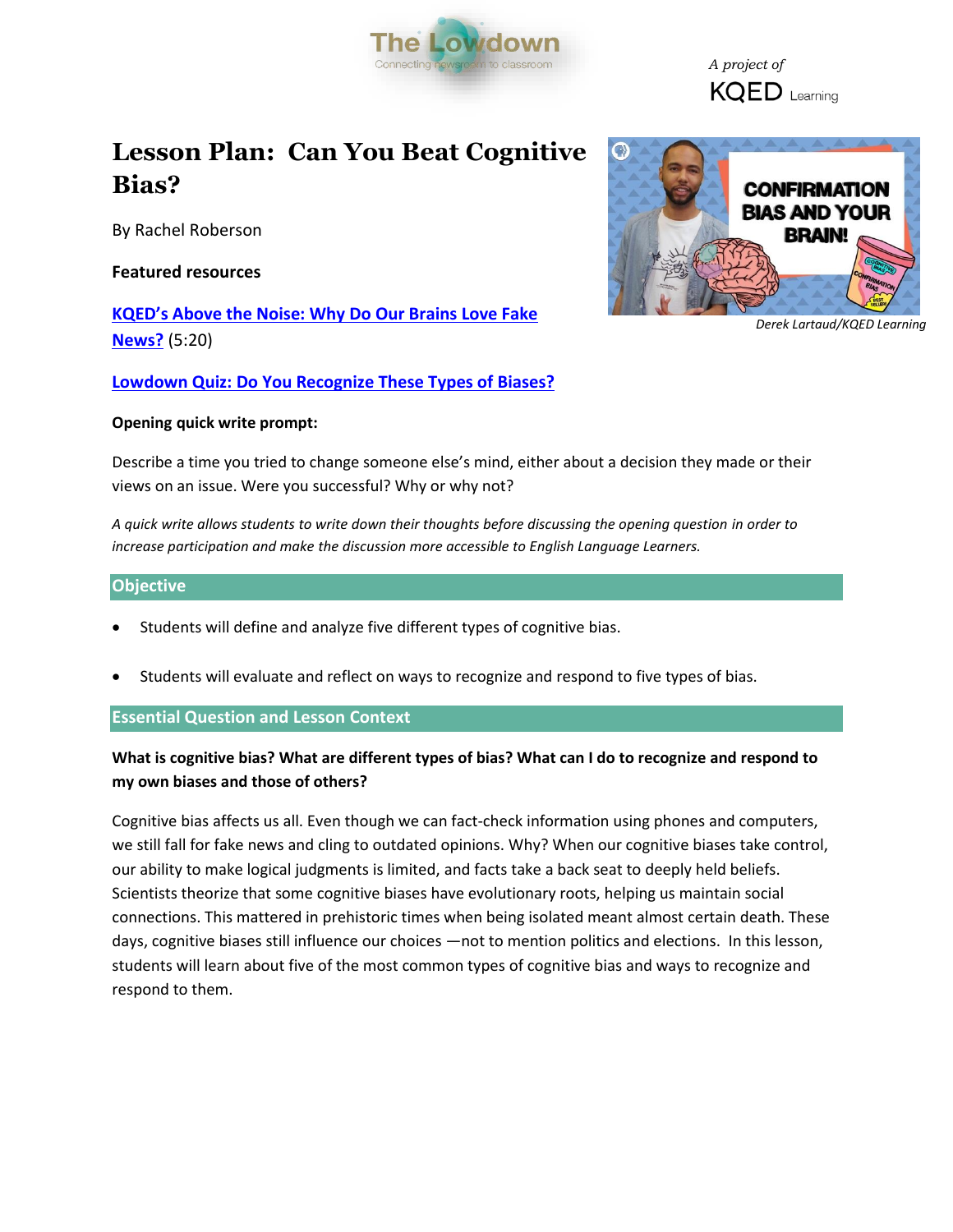

# **Key vocabulary**

*Pre-teach key vocabulary before students do the activity, especially if you have English Language Learners. After going over the simple definition, consider providing a visual aid or having students draw one. More ideas for how to pre-teach vocabulary can be found [here.](http://www.colorincolorado.org/article/vocabulary-development)* 

| Word                   | Simple definition                                                        |
|------------------------|--------------------------------------------------------------------------|
| Anchoring bias (n.)    | Relying too much on the first piece of information you learn or hear     |
| Blind-spot bias (n.)   | Recognizing bias in others, but failing to recognize it in yourself      |
| Confirmation bias (n.) | Listening to and trusting only information that confirms your beliefs    |
| Negativity bias (n.)   | Focusing on negative events at the expense of positive or neutral events |
| Outcome bias (n.)      | Judging or evaluating a decision based solely on the outcome             |

# **Direct instruction and guided practice**

- Discuss the quick-write prompt to connect the topic to students' own lives and experiences. Ask a few students to describe an occasion when they changed someone's mind and also when they tried to but weren't successful.
- **Ask:** Whose fault is it when you can't change someone's mind? Is it that you aren't being convincing enough or that the other person is too stubborn? Call on students to share what they think.
- **Explain:** It's no one's fault! Getting someone to change their mind about a firmly held belief is hard to do. We all have cognitive biases. That means our brains are wired in ways that can limit our logical thinking and cause us to think in ways that don't always make a lot of sense. This explains why people have a hard time changing their minds or do things like fall for crazy fake news stories.
- As a class or in small groups, students watch th[e Above the Noise video](https://www.youtube.com/watch?v=dNmwvntMF5A&t=199s) (*Note: Use a platform like [EdPuzzle](https://edpuzzle.com/) or [PlayPosIt](https://www.playposit.com/) to insert questions directly into the video. Find strategies for how to make classroom videos interactive [HERE.](https://ww2.kqed.org/learning/2016/08/23/watch-think-write-and-other-proven-strategies-for-using-video-in-the-classroom/)*)
	- o **At 2:10**, ask: What do people do when experiencing confirmation bias? What don't they do? (Answer: They seek out information they agree with and ignore or minimize information they don't agree with.)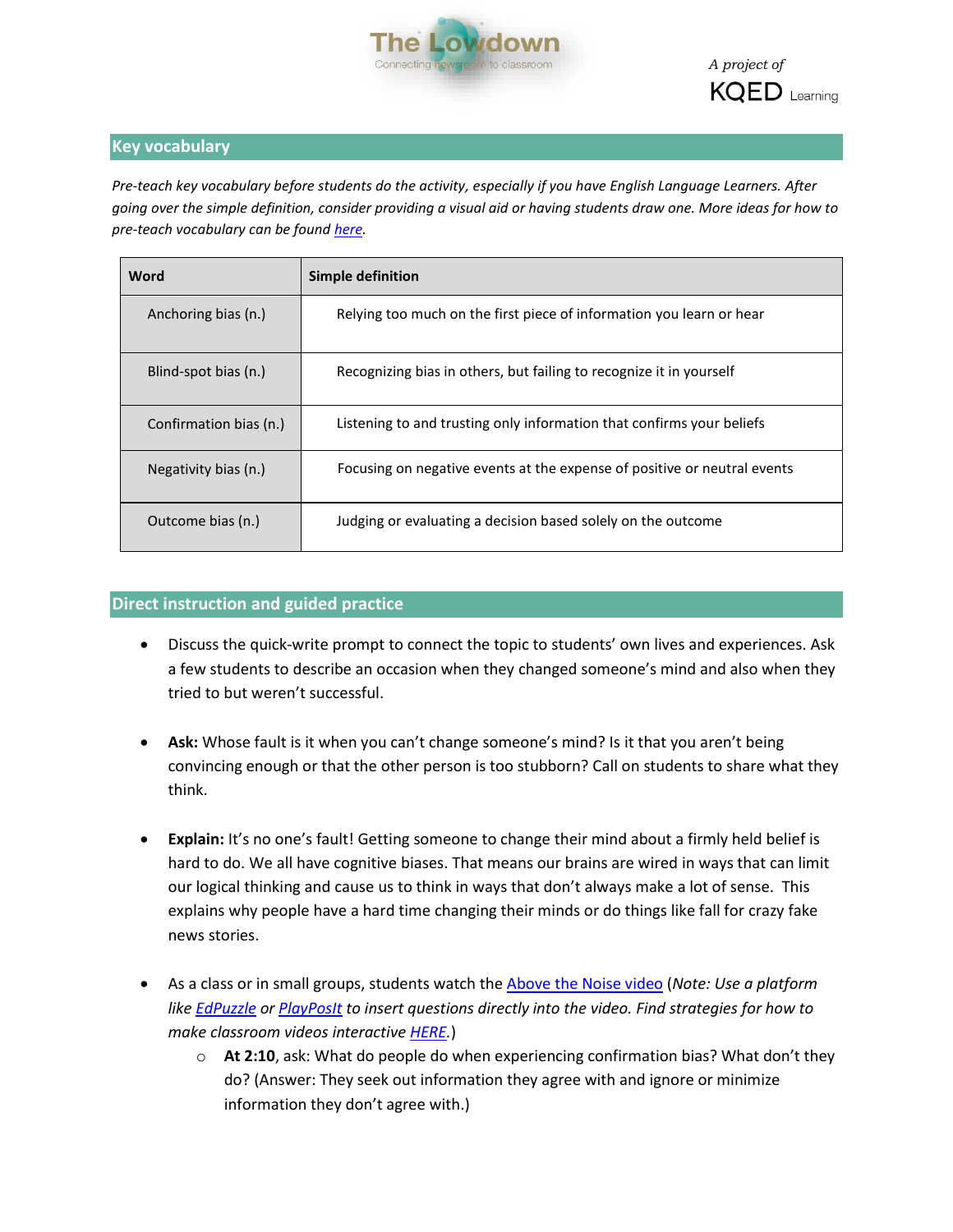



- o **At 2:56**, ask: Does confirmation bias rely more on the reasoning part of your brain or the emotional part? (Answer: The emotional part, controlled by the orbitofrontal cortex.)
- o **At 3:48,** ask: Is there anything good about confirmation bias? (It might connect us to others and/or keep our community from turning against us.)
- o **At the end of the video,** ask: Why is it important to research the facts of your own side AND the other side to fight confirmation bias? (Answer: Once you start researching, you might not know as much as you may have thought. If you're less certain about your own beliefs, you may be open to other viewpoints.)
- **Transition to independent practice:** Remind students that the first step in overcoming bias is recognizing you're prone to it. Explain that students will analyze four other types of bias in addition to confirmation bias to improve their ability to recognize—and avoid—bias in themselves.

## **Independent practice**

- In small groups or individually, students rea[d The Lowdown post,](https://ww2.kqed.org/lowdown/2017/05/09/confirmation-bias/) which lists four other types of biases.
- After students read the sidebar, they should take the [interactive](https://ww2.kqed.org/lowdown/2017/05/09/confirmation-bias/) quiz to test how well they can recognize each type of bias. If working in groups, students should discuss each choice before selecting their answer. (Make your own interactive quizzes for free using [Qzzr.](https://www.qzzr.com/))
	- o Model this process, if needed, once students or groups have read The Lowdown sidebar.
- Individually or in small groups, students then choose one type of bias and write another example when they might see this type of bias in action, either in the news or in their own lives.
	- $\circ$  Model, if needed using these or other examples: Your little cousin tried an easy new skateboarding trick and didn't fall. Now he thinks he can do any skateboarding trick without getting hurt. This is an example of outcome bias. Politicians often blame their opponents for negative events and ignore anything positive their rival has done. This is negativity bias.

## **Assessment/Reflection**

- Individually or in small groups, students share their own example of bias in action, either out loud or in writing. If there isn't time for students to write their own examples, go over each quiz question and discuss related examples as a class.
- As other students identify the type of bias, brainstorm ways to fight each type. Encourage students to be creative. After all, experts are still figuring out how to fight bias.
	- $\circ$  For example, if your cousin thinks he's invincible on a skateboard based on doing one easy trick, ask him to think through the steps of future tricks to assess their difficulty.